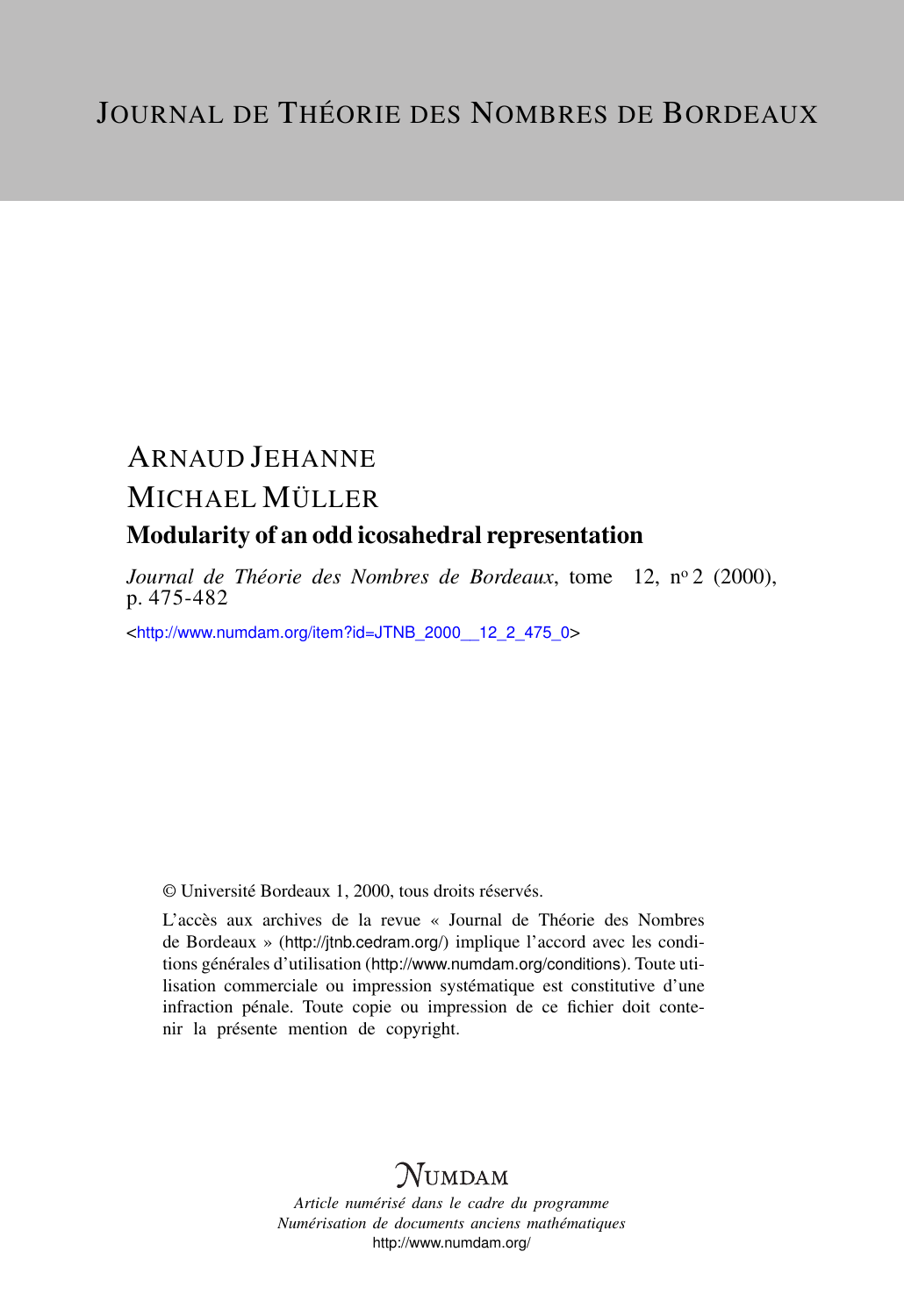### Modularity of an odd icosahedral representation

par ARNAUD JEHANNE et MICHAEL MÜLLER

d Jacques Martinet

RÉSUMÉ. Dans cet article, nour démontrons que la représentation  $\rho$  de  $G_0$  dans  $GL_2(\mathbb{C})$  d'image  $A_5$  dans  $PGL_2(A_5)$  correspondant à l'exemple 16 dans [B-K] est modulaire. Cette représentation est de conducteur 5203 et de déterminant  $\chi_{-43}$ . La modularité de cette représentation n'était pas encore prouvée ; en effet, elle ne vérifie pas les hypothèses des théorèmes de [B-D-SB-T] et [Tay2].

ABSTRACT. In this paper, we prove that the representation  $\rho$ from  $G_0$  in  $GL_2(\mathbb{C})$  with image  $A_5$  in  $PGL_2(A_5)$  corresponding to the example 16 in [B-K] is modular. This representation has conductor 5203 and determinant  $\chi_{-43}$ ; its modularity was not yet proved, since this representation does not satisfy the hypothesis of the theorems of [B-D-SB-T] and [Tay2].

#### 1. Introduction

Consider an irreducible Galois representation

$$
\rho\;:\; G_{\mathbb{O}}\longrightarrow \text{GL}_2(\mathbb{C})
$$

and the corresponding induced projective representation

$$
\overline{\rho}: G_{\mathbb{Q}} \longrightarrow \mathrm{PGL}_2(\mathbb{C}),
$$

where we denote by  $\overline{Q}$  an algebraic closure of Q and by  $G_Q = \text{Gal}(\overline{Q}/Q)$ the absolute Galois group over Q.

Artin has conjectured (for any nontrival irreducible representation  $\rho$ :  $G_0 \longrightarrow GL_n(\mathbb{C})$ , that the analytic continuation of the L-series associated to the representation  $\rho$  is an entire function. It is known by results of Hecke, Langlands and Tunnel ([Lan], [Tun]) that  $\rho$  satisfies Artin's conjecture, if  $\text{Im}(\overline{\rho})$  is solvable. If  $\text{Im}(\overline{\rho})$  is isomorphic to  $A_5$ , this conjecture is not yet proved in general, but it has been proved for particular cases by Buhler  $([Buh])$  in 1978, and by Kiming and Wang  $([K-W])$  in 1994. In 1999, Buzzard, Dickinson, Shepherd-Baron and Taylor proved the conjecture for infinitely many icosahedral representations ([B-D-SB-T]). Moreover, in 2000,

Manuscrit reçu le 16 mars 2000.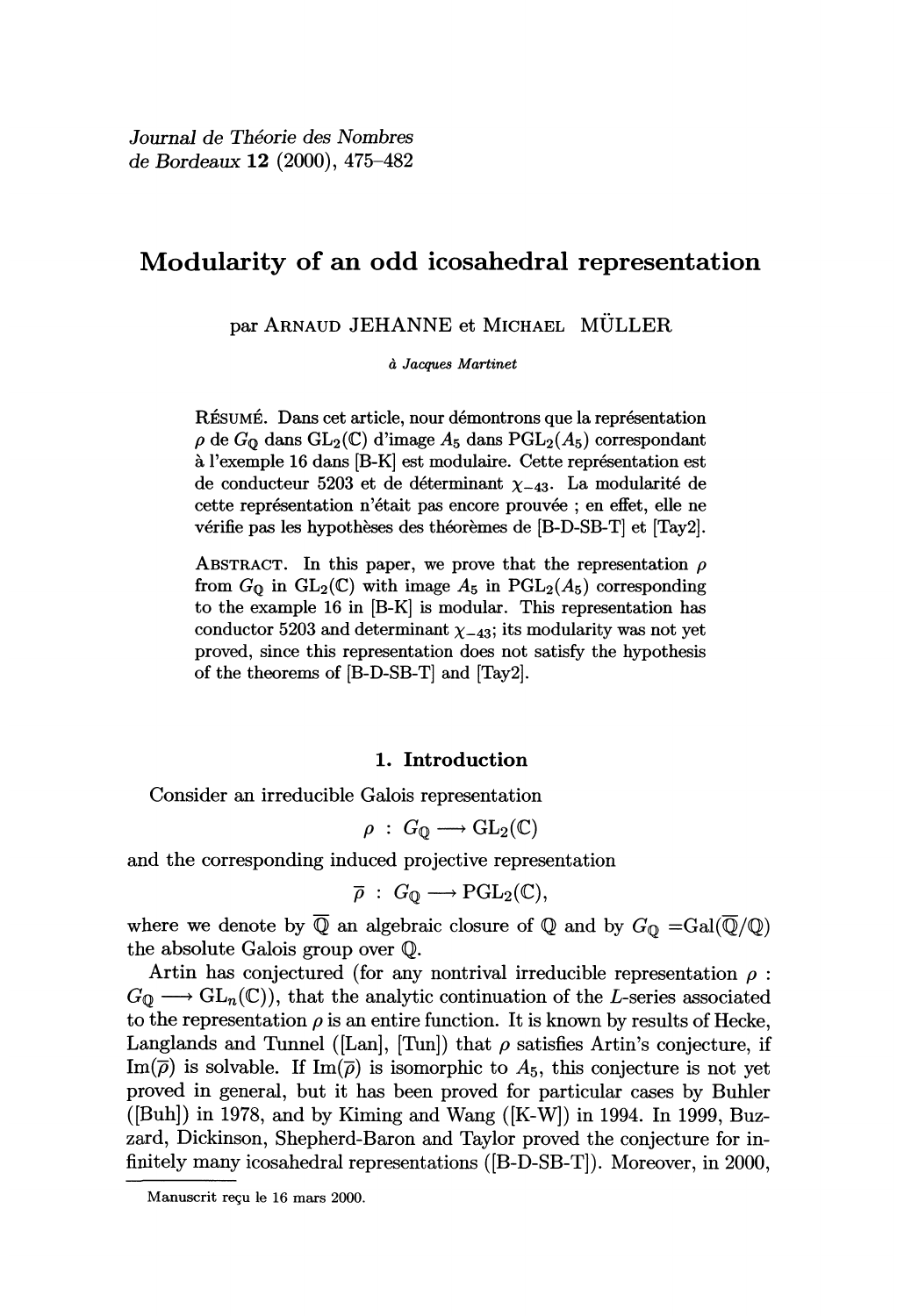Buzzard and Stein gave eight other examples of modular representations in [B-S] and Taylor gave another result that proves the conjecture for infinitely many icosahedral representations ([Tay2]).

In all these examples and theorems one has to assume, that the representation  $\rho$  is odd, that is,  $\det(\rho)(c) = -1$ , where c denotes the complex conjugation. And for odd representations, Artin's conjecture is equivalent to the fact that the L-series of this representation coincides with the L-series  $L(f, s)$  of a weight one modular form f (see [D-S]).

We give one more example for the Artin conjecture with  $det(\rho) = \chi_{-43}$ and conductor 5203. With this method one can verify Artin's conjecture for each odd representation with quadratic determinant and conductor lower than 10000. We prove in fact the modularity of this representation by using the computation of its L-function ([Jeh]) and a basis of the C-vector space  $S<sub>2</sub>(5203, 1)$  of cusp forms of weight 2, conductor 5203 and nebentype 1.

Note that this representation does not satisfy the hypothesis of the main theorem of [B-D-SB-T]. Indeed, if  $\lambda$  and  $\mu$  are the eigenvalues of the Frobenius element Frob<sub> $\rho$ ,2</sub> in 2, then  $\lambda/\mu$  has order 5. We check too that the representation does not satisfy the hypothesis of the theorems of [Tay2].

Acknowledgement. It is a pleasure for the authors to thank Gerhard Frey for fruitful discussions and Kevin Buzzard for useful comments and questions.

#### 2. Modularity of  $\rho$

We consider the L-function

$$
L(\rho, s) = \sum_{n=1}^{\infty} a_n n^{-s}
$$

of our irreducible two-dimensional representation  $\rho$ . We want to prove that the series deduced formally from  $L(\rho, s)$ 

$$
f(z) = \sum_{n=1}^{\infty} a_n q^n
$$

(where  $q = e^{2i\pi z}$ ) is a newform of weight one and level equal to the conductor  $\mathfrak{F}(\rho)$  of  $\rho$ . We make use of the following proposition (see [Frel], proposition 1.1).

**Proposition 2.1.** Assume that  $g(z) = \sum b_n q^n$  belongs to the space  $M_k(N, \chi)$  of modular forms of level N and nebentype  $\chi$ , where N is an integer and  $\chi$  :  $(\mathbb{Z}/N\mathbb{Z})^* \to \mathbb{C}^*$  a Dirichlet character. Let  $\mu = N \prod_{p \mid N} (1 + \frac{1}{p})$ (where p runs through the set of prime numbers dividing N). If  $\overline{b}_n = 0$  for  $0 \leq n \leq \mu k/12$ , then  $q = 0$ .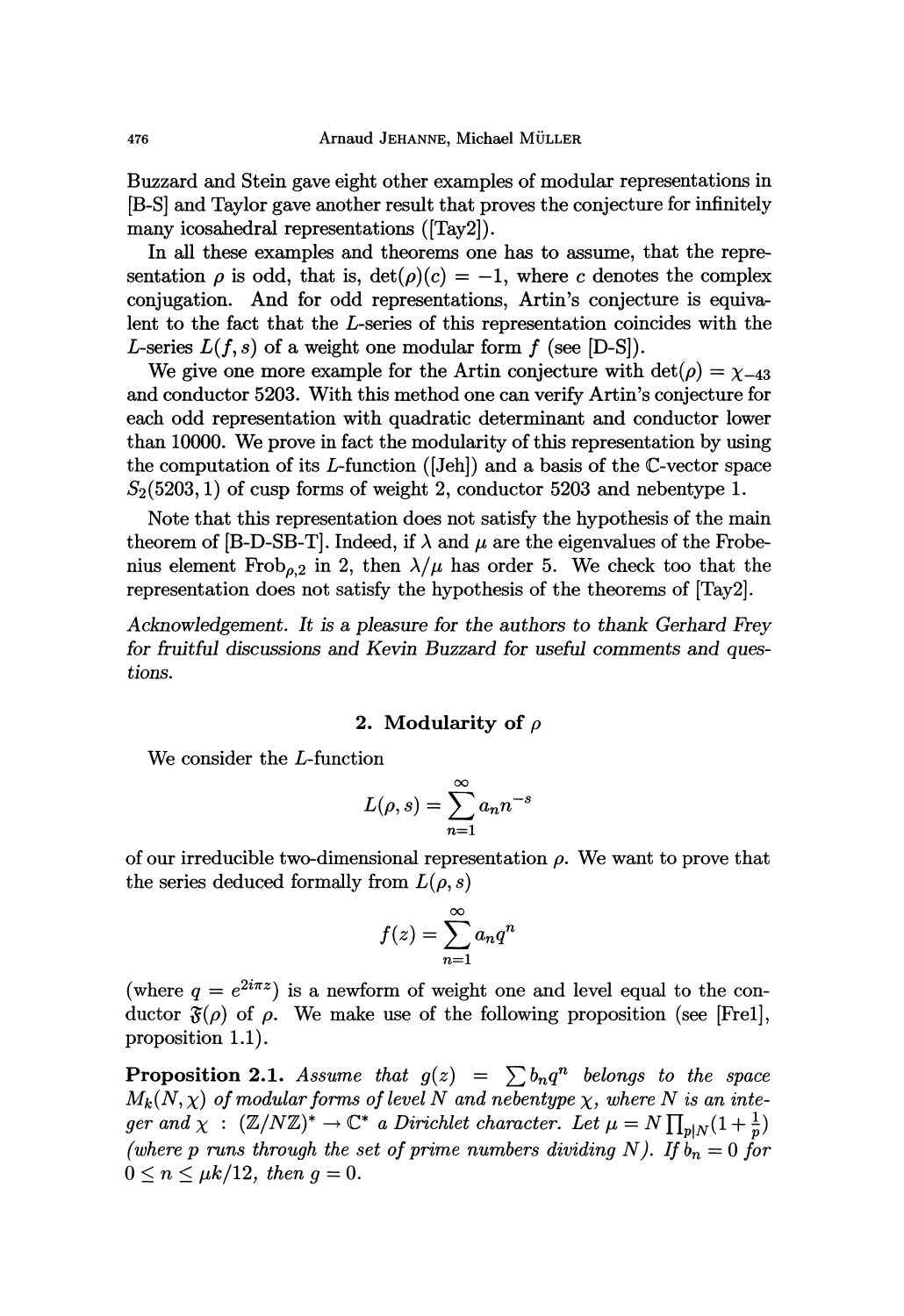Let  $N = \mathfrak{F}(\rho)$  be the conductor and let  $\chi$  be the determinant of  $\rho$ . Via class field theory, we can consider  $\chi$ , as a Dirichlet character  $(\mathbb{Z}/N\mathbb{Z})^* \to$  $\mathbb{C}^*$ .

**Proposition 2.2.** Let  $\theta$  be an element of  $M_1(N, \chi)$  and  $\mu = N \prod_{p|N} (1 + \frac{1}{p})$ .

If there are two elements  $g_1$  and  $g_2$  in  $S_2(N, \chi^2)$  such that

$$
\theta f \equiv g_1 \mod q^{\frac{\mu}{3}+1}
$$

and

$$
f^2 \equiv g_2 \mod q^{\frac{\mu}{3}+1},
$$

then  $g_1/\theta$  belongs to  $S_1(N, \chi)$ .

*Proof.* Since  $g_1$  belongs to  $S_2(N, \chi)$  and  $\theta$  to  $M_1(N, \chi)$ , it is enough to prove that the meromorphic function  $g_1/\theta$  is holomorphic. Moreover we have  $g_1^2 \equiv \theta^2 g_2 \mod q^{\mu/3}$ . Furthermore  $g_1^2$  and  $\theta^2 g_2$  are both elements of  $S_4(N, \chi^4)$ , so we can apply proposition 2.1. This shows that  $g_1^2 = \theta^2 g_2$  and therefore that  $(g_1/\theta)^2$  is holomorphic.

Now we consider a projective representation  $\bar{\rho}$  given by the polynomial  $P(X) = X^5 + 5X^2 - 6X + 27$ . It is the example 16 of [B-K]. We consider the lifting  $\rho$  of  $\bar{\rho}$  with conductor 5203 and determinant  $\chi_{-43}$  (the character associated to  $\mathbb{Q}(\sqrt{-43})$  of [Jeh], example 6.

**Theorem 2.3.** The representation  $\rho$  is modular.

*Proof.* Let Q be the quadratic form  $Q(x, y) = x^2 + xy + 11y^2$ ; it is known that the associated theta series

$$
\Theta_Q = \sum_{(x,y)\in\mathbb{Z}^2} q^{Q(x,y)} = 1 + 2\sum_{n=1}^{\infty} \left(\sum_{d|n} \chi_{-43}(d)\right) q^n
$$

belongs to  $M_1(43, \chi_{-43})$ . We recall that f is the series deduced formally from  $L(\rho, s)$ . For  $N = 5203$ , the element  $\mu/3$  of proposition 2.2 is equal to 1936. We shall prove in section 3 that there are two elements  $g_1$  and  $g_2$ such that

$$
\Theta_O f \equiv g_1 \mod q^{2000}
$$

and

$$
f^2 \equiv g_2 \mod q^{2000}.
$$

By proposition 2.2, we conclude that f is congruent to an element  $g =$  $g_1/\Theta_Q$  in  $S_1(5203, \chi_{-43})$  modulo  $q^{2000}$ . As the series  $L(\rho, s)$  has an Euler product, in which the term corresponding to the prime number 2 is

$$
(1 - i\frac{1 - \sqrt{5}}{2}2^{-s} - 4^{-s})^{-1},
$$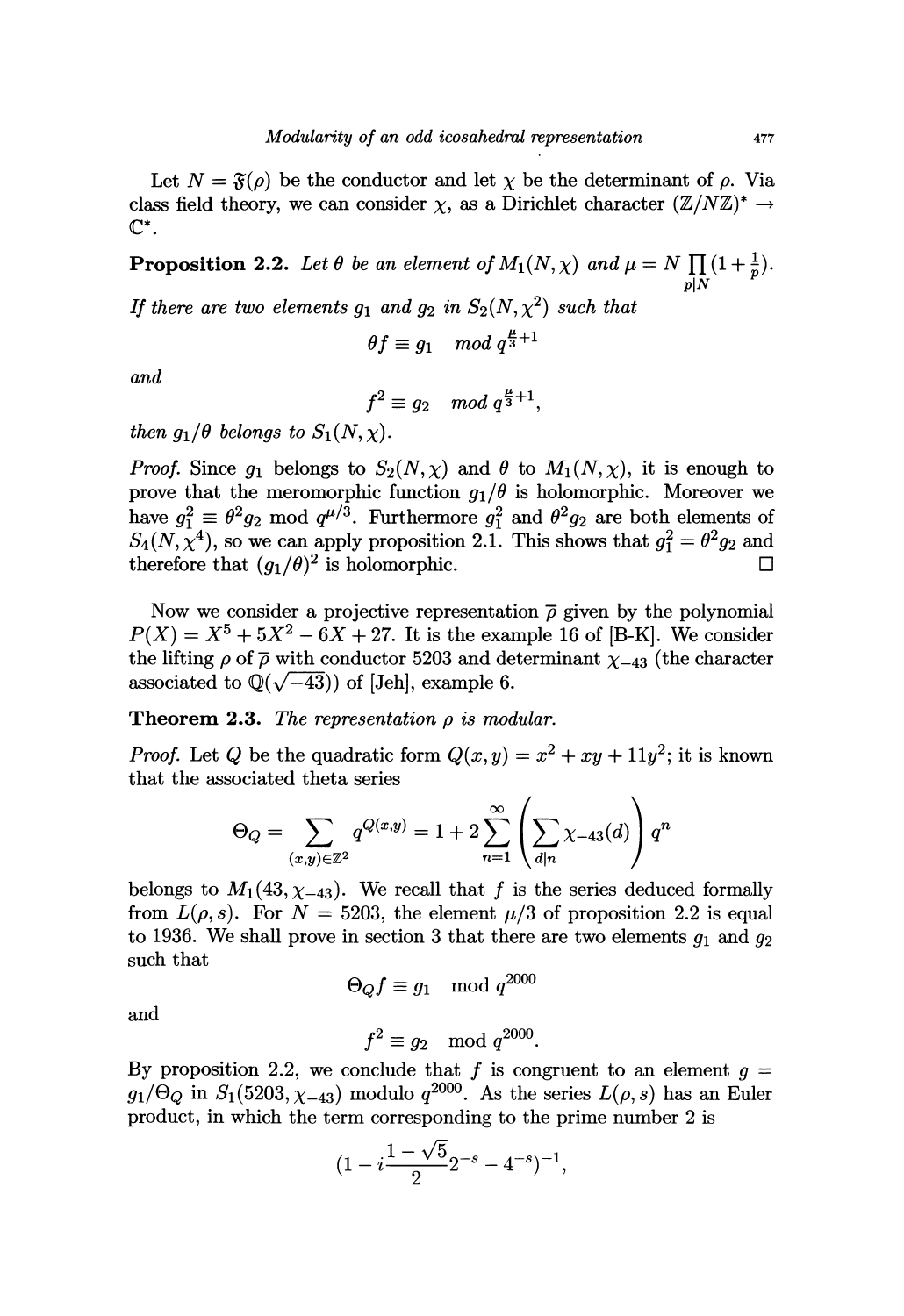it follows that g mod  $q^{1000}$  is an eigenvector for the Hecke operator  $T_2$  and the associated eigenvalue is equal to  $i\frac{1-\sqrt{5}}{2}$ . We obtain that

$$
T_2 g \equiv i \frac{1-\sqrt{5}}{2} g \mod\ q^{1000}.
$$

and then by proposition 2.1:

$$
T_2 g = i \frac{1 - \sqrt{5}}{2} g.
$$

It proves that there exists an eigenform h in  $S_1(5203, \chi_{-43})$  with eigenvalue for  $T_2$  equal to  $i\frac{1-\sqrt{5}}{2}$ . By [D-S], theorem 4, we obtain a Galois representation

$$
\rho_h \; : \; G_{\mathbb{Q}} \longrightarrow \text{GL}_2(\mathbb{C})
$$

associated to h. The conductor of this representation divides  $5203 = 11^2.43$ and its determinant is equal to  $\chi_{-43}$ . After [D-S] the eigenvalue of  $T_2$  is the trace of a Frobenius endomorphism at 2. The trace  $i\frac{1-\sqrt{5}}{2}$  can be obtained neither by a tetrahedral representation  $(\text{Im}(\bar{\rho}_h) \simeq A_4)$  nor by an octahedral one  $(\text{Im}(\bar{\rho}_h) \simeq S_4)$ . Assume that  $\rho_h$  is a dihedral representation. We know that there is a quadratic field  $\mathbb{Q}(\sqrt{d})$  and a character  $\varphi$  of the absolute Galois group of  $\mathbb{Q}(\sqrt{d})$  such that  $\rho_h$  is the induction of  $\varphi$ . The conductor  $\mathfrak{F}(\rho_h)$  is given by the formula

(1) 
$$
\mathfrak{F}(\rho_h) = |\Delta_d| \cdot N_{\mathbb{Q}(\sqrt{d})/\mathbb{Q}}(f_{\varphi}),
$$

where  $\Delta_d$  is the discriminant of  $\mathbb{Q}(\sqrt{d})/\mathbb{Q}$  and  $f_{\varphi}$  the conductor of  $\varphi$ . Here,  $d \in \{-11,-43,473\}.$ 

In  $\mathbb{Q}(\sqrt{-43})$  and in  $\mathbb{Q}(\sqrt{-11})$ , the prime number 2 is inert and then if  $d = -43$  or  $-11$ , the trace of the image of a Frobenius at 2 is zero. Hence, we cannot have  $\text{Tr}(\text{Frob}_{\rho_h,2}) = i \frac{1-\sqrt{5}}{2}$  (where  $\text{Frob}_{\rho_h,2}$  is the Frobenius element of  $\rho_h$  in 2). Because of the formula (1), the only ramified primes for  $\varphi$  are those above 11. We denote by p the only ideal above 11 in the ring of integers of  $\mathbb{Q}(\sqrt{473})$ . By [PARI], we compute that the ray class group of p in  $\mathbb{Q}(\sqrt{473})$  has order 15. Hence, the eigenvalues of the image of a Frobenius endomorphism at 2 are 15th roots of unity. Therefore the trace of a Frobenius at 2 belongs to the cyclotomic field  $\mathbb{Q}(\mu_{15})$ , which does not contain  $i\frac{1-\sqrt{5}}{2}$ . We conclude that if  $d = 473$ , we cannot have  $\text{Tr}(\text{Frob}_{\rho_h,2}) = i \frac{1-\sqrt{5}}{2}$ . We have now proved that the representation  $\rho_h$  is icosahedral.

Let  $K_h$  be a quintic subfield of  $\overline{\mathbb{Q}}^{\text{Ker}(\rho_h)}$ . The only possibilities for the valuations of the discriminant  $d_{K_h}$  of  $K_h$  for prime numbers not dividing 60 are 2 and 4 (see [Ser2], chapter IV,  $\S$  1, 2, 3). Since the determinant of  $\rho_h$  is  $\chi_{-43}$ , the only possibility for the valuation of  $d_{K_h}$  in 43 is 2. For the valuation of  $d_{K_h}$  in 11, we can have the valuations 4 (if the order of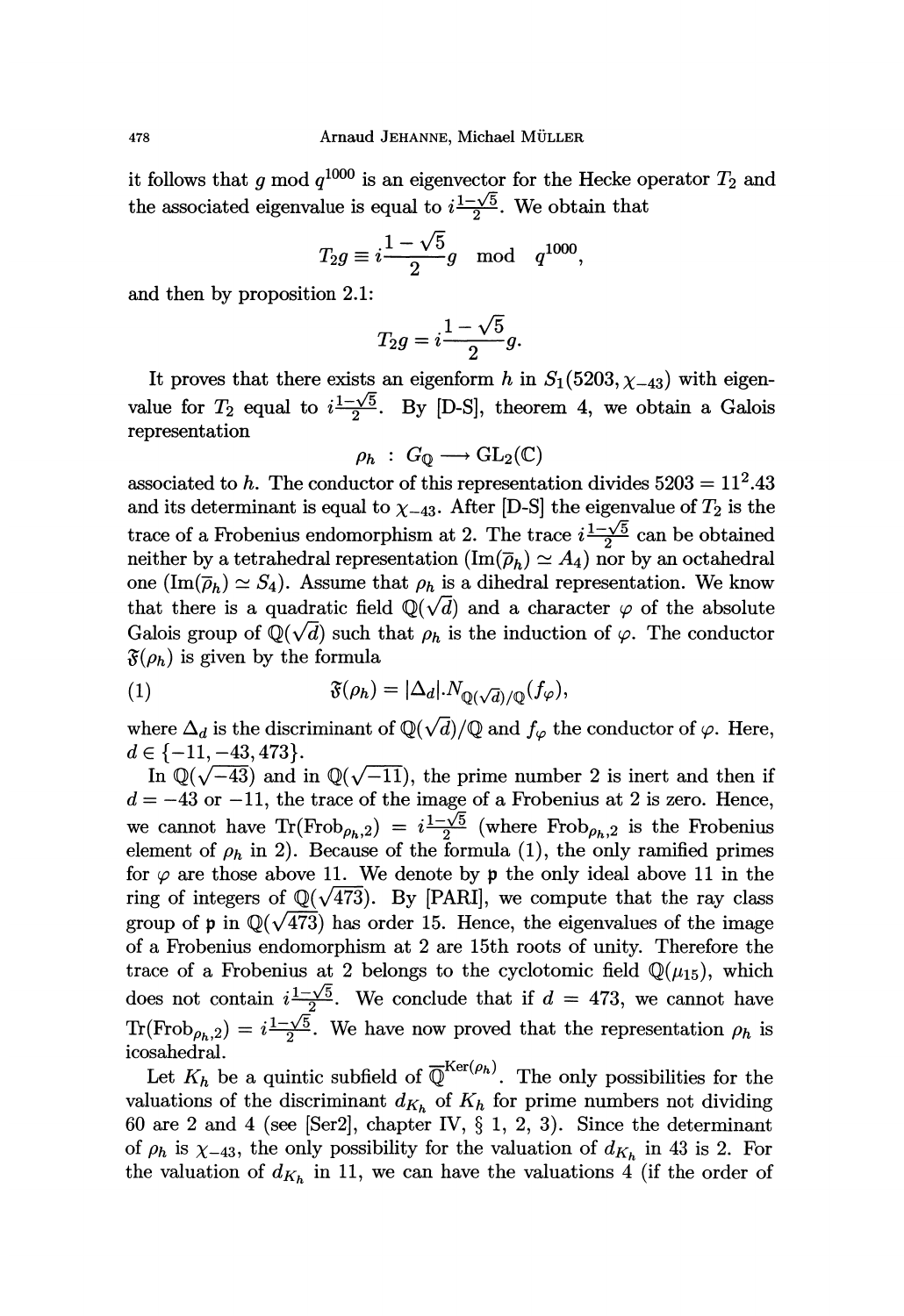$\widetilde{\rho}_h(I_{11})$  is equal to 5, where  $I_{11}$  is the inertia in 11), 2 or 0. We check then in table 1 of [B-K] that the only possibilities are  $d_{K_h} = 11^2.43^2$ , and then  $\rho_h$  is isomorphic to  $\rho$  or  $d_{K_h} = 11^4.43^2$ , that is too large for this table.

Now, we assume that  $d_{K_h} = 11^4.43^2$ . In this case, the order of  $\overline{\rho}_h(I_{11})$  is equal to 5. Since  $\rho_h$  is modular, all the liftings  $\rho_h \otimes \chi$  (where  $\chi$  runs though the Dirichlet characters) are modular. Moreover, there exists such a lifting  $\rho'$  with quadratic nontrivial determinant and such that the order of  $\rho' (I_5)$ is 5 (see [Ser1], theorem 5 p. 228). Since  $\rho'$  is modular, we can assume that  $\rho_h = \rho'$  (but then, the trace of the Frobenius in 2 of  $\rho_h$  is no more  $i\frac{1-\sqrt{5}}{2}$ , but  $\frac{1-\sqrt{5}}{2}$ , multiplied by an element of  $\{1, -1, i, -i\}$ ). We can view  $\rho_h$  as a representation with image in  $GL_2(\overline{\mathbb{Z}})$ , where  $\overline{\mathbb{Z}}$  is the integral closure of  $\mathbb Z$ in  $\overline{Q}$ . We choose a place v in  $\overline{Z}$  above 11 and we reduce  $\rho_h$  modulo v. We obtain a representation

$$
\widetilde{\rho}_h \; : \; G_{\mathbb{Q}} \longrightarrow \mathrm{GL}_2(\overline{\mathbb{F}}_{11}).
$$

Consider the Eisenstein series  $E_{10}$  normalized such that its constant term is equal to 1. Then the coefficients of the q-expansion of  $E_{10}$  are 11integers and  $E_{10} \equiv 1 \mod 11$ . Moreover, the reduction  $S = \sum b_n q^n$  of  $hE_{10}$ modulo v is a cusp form with coefficients in  $\overline{F}_{11}$  of weight 11, level 5203 and determinant  $\tilde{\chi}_{-43}$  (the reduction of  $\chi_{-43}$  modulo v), that is an eigenform for the Hecke operators and such that

$$
\text{Tr}(\mathbf{F}_{\widetilde{\rho}_h, p}) = b_p \quad \text{and} \quad \det(\mathbf{F}_{\widetilde{\rho}_h, p}) = \widetilde{\chi}_{-43}(p) p^{10}
$$

for all prime number  $p \notin \{11, 43\}$  (see [D-S] p. 520 and 521). Then,  $\widetilde{\rho}_h$ satisfies Serre's conjecture (3.2.3<sub>?</sub>) of [Ser3], that is,  $\rho_h$  arises from a cusp form with coefficients in  $\overline{\mathbb{F}}_{11}$ . The level of this cusp form is equal to 11<sup>2</sup>.43. In this case, we know that we can "take off" the 11-part of this level. This representation arises from a cusp form with level 43 (see theorem (2.1) p. 643 of [Rib]). Finally, by theorem 4.5 p. 572 of [Edi], we obtain that  $\tilde{\rho}_h$ arises from a cusp form with the weight predicted by Serre. We conclude that  $\widetilde{\rho}_h$  satisfies Serre's conjecture (3.2.4<sub>?</sub>), that is, with the level and weight predicted by Serre. Then this representation arises from a cusp form with coefficients in  $\overline{\mathbb{F}}_{11}$  of level 43, character  $\widetilde{\chi}_{-43}$  and weight k as in [Ser3], § 2. To compute this weight, we consider the restriction of  $\tilde{\rho}_h$  to the inertia group  $I_{11}$ . We denote by  $\phi$  the cyclotomic character. Since  $\tilde{\rho}_h|_{I_{11}}$  has order 5 and has a trivial determinant, then  $\tilde{\rho}_h|_{I_{11}}$  is conjugated to

$$
\begin{pmatrix} \phi^4 & 0 \\ 0 & \phi^6 \end{pmatrix} \quad \text{or} \quad \begin{pmatrix} \phi^2 & 0 \\ 0 & \phi^8 \end{pmatrix},
$$

and we obtain  $k = 51$  or 31, using the recipe of [Ser3]. By theorem 3.4 of [Edi], that we recall below (theorem 2.4), we see that we only have to deal with the spaces of cusp forms with coefficients in  $\overline{F}_{11}$  of level 43, character  $\tilde{\chi}_{-43}$  and weight 3 (resp. 7). We compute a basis for each of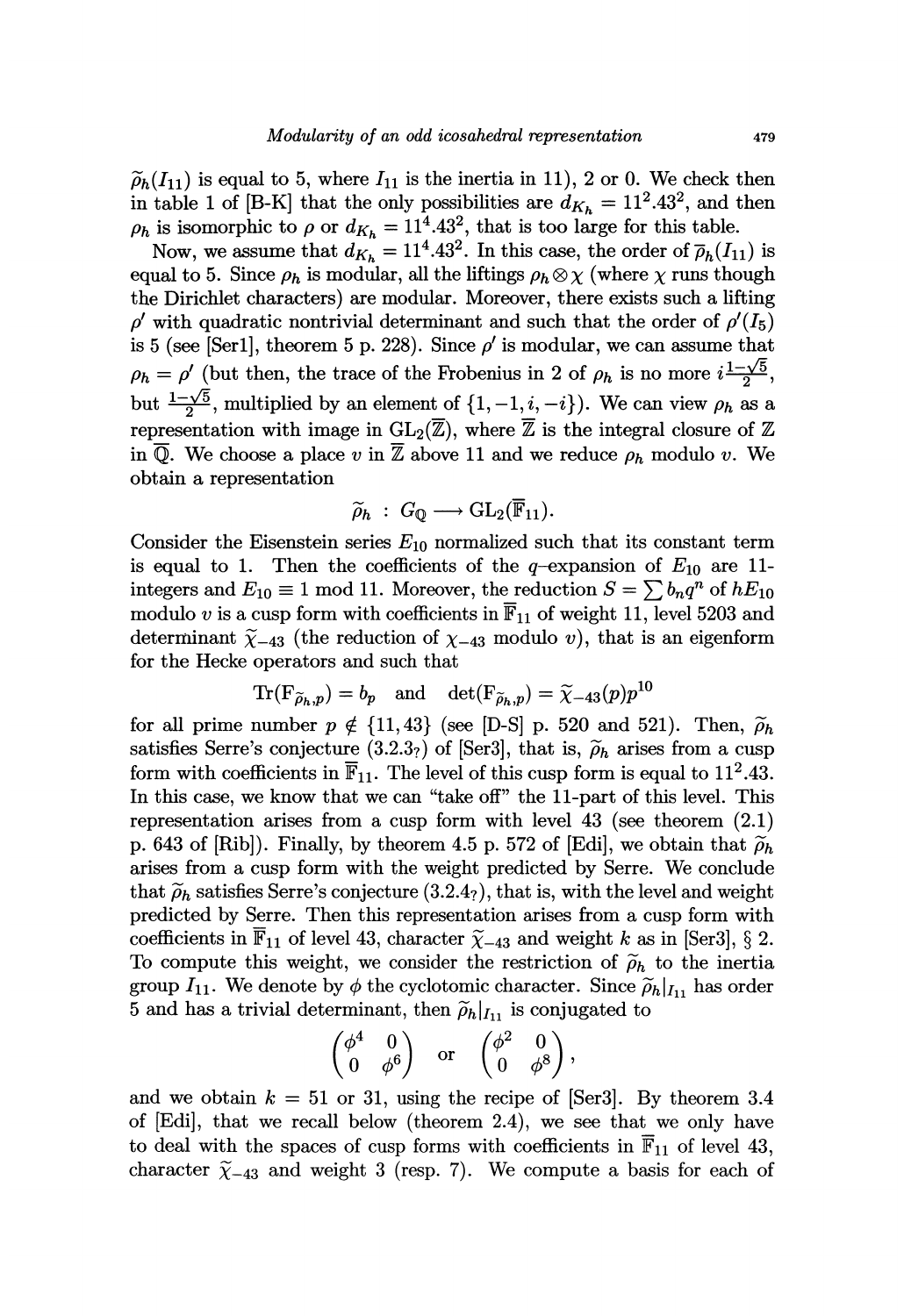these spaces and check that no eigenform of these spaces corresponds to  $\tilde{\rho}_h$ . Indeed, we know that the values of the trace of Frobenius span  $\mathbb{Q}(i, \sqrt{5})$ . And the values of the reductions modulo 11 span  $\mathbb{F}_{121}$ . Now if we look at  $S_3(43, \tilde{\chi}_{-43})$ , we see that the coefficients of an eigenform of this space span the root field of the polynomial  $X^6 + 20X^4 + 121X^2 + 214$ , that is congruent modulo 11 to  $(X+3)(X+8)(X^4+7X+8)$ . Then we don't have an eigenform in  $S_3(43, \tilde{\chi}_{-43})$  modulo 11 such that its eigenvalues span  $\mathbb{F}_{121}$ . For  $S_7(43, \widetilde{\chi}_{-43})$ , the Hecke operator  $T_2$  has the polynomial characteristic

 $X(X^{20} + 1038X^{18} + 455829X^{16} + 110435384X^{14} + 16133606976X^{12}$  $+1458210485616X^{10} + 80362197690736X^8 + 2545997652841536X^6$  $+40210452531479040X^{4}+212033222410436608X^{2}$  $+64236717122519040$ .

The reduction of this polynomial modulo 11 has two factors of degree 2:  $X^2 + X - 3$  and  $X^2 - X - 3$ . The roots of  $X^2 + X - 3$  are  $6(-1 + \sqrt{2})$  and  $6(-1 - \sqrt{2})$ . If the derivation application acts twice on the corresponding eigenforms (see theorem 2.4 below), we obtain the eigenvalues  $2(-1+\sqrt{2})$ and  $2(-1-\sqrt{2})$ . These values cannot correspond with an eigenvalue  $\frac{-1+\sqrt{5}}{2}$ , multiply by an element of  $\{1, -1, i, -i\}$ . We solve the case of the polynomial  $X^2 - X - 3$  by the same way.

In order to write theorem 2.4, we have to introduce the derivation  $\theta$ . If  $f = \sum a_n q^n$  is a formal series, we define the series  $\theta f$  by setting  $\theta f =$  $\sum na_n q^n$ . If f is a modular form with coefficients in  $\overline{\mathbb{F}}_p$ , then  $\theta f$  is such a modular form too. Moreover, the application  $\theta$  does neither change the level nor the character, but it increases the weight by  $p + 1$  (see [Edi]).

**Theorem 2.4** (Edixhoven). Let f be an eigenform in a space  $\widetilde{S}_k(N, \chi)$  of modular forms with coefficients in  $\overline{\mathbb{F}}_p$ . Then there exists integers n and k' with  $0 \le n \le p - 1$ ,  $k' \le p + 1$ , and an eigenform g in  $\widetilde{S}_{k'}(N, \chi)$  such that f and  $\theta^n g$  have the same eigenvalues for all  $\widetilde{T}_{\ell}$  ( $\ell \neq p$ ).

#### 3. Existence of  $g_1$  and  $g_2$

In this section we describe very briefly (since we use only standard techniques in computational number theory) how one can show, that there are two cusp forms  $g_1, g_2 \in S_2(5203, 1)$  which satisfies

$$
\Theta_Q f \equiv g_1 \bmod q^{2000}
$$

 $\equiv$   $g_2 \bmod q^{2000}$  $f^2$ 

with

$$
\Theta_Q f = t_1 + i \cdot t_2 + \sqrt{5} \cdot t_3 + i \sqrt{5} \cdot t_4
$$
  

$$
f^2 = f_1 + i \cdot f_2 + \sqrt{5} \cdot f_3 + i \sqrt{5} \cdot f_4
$$

480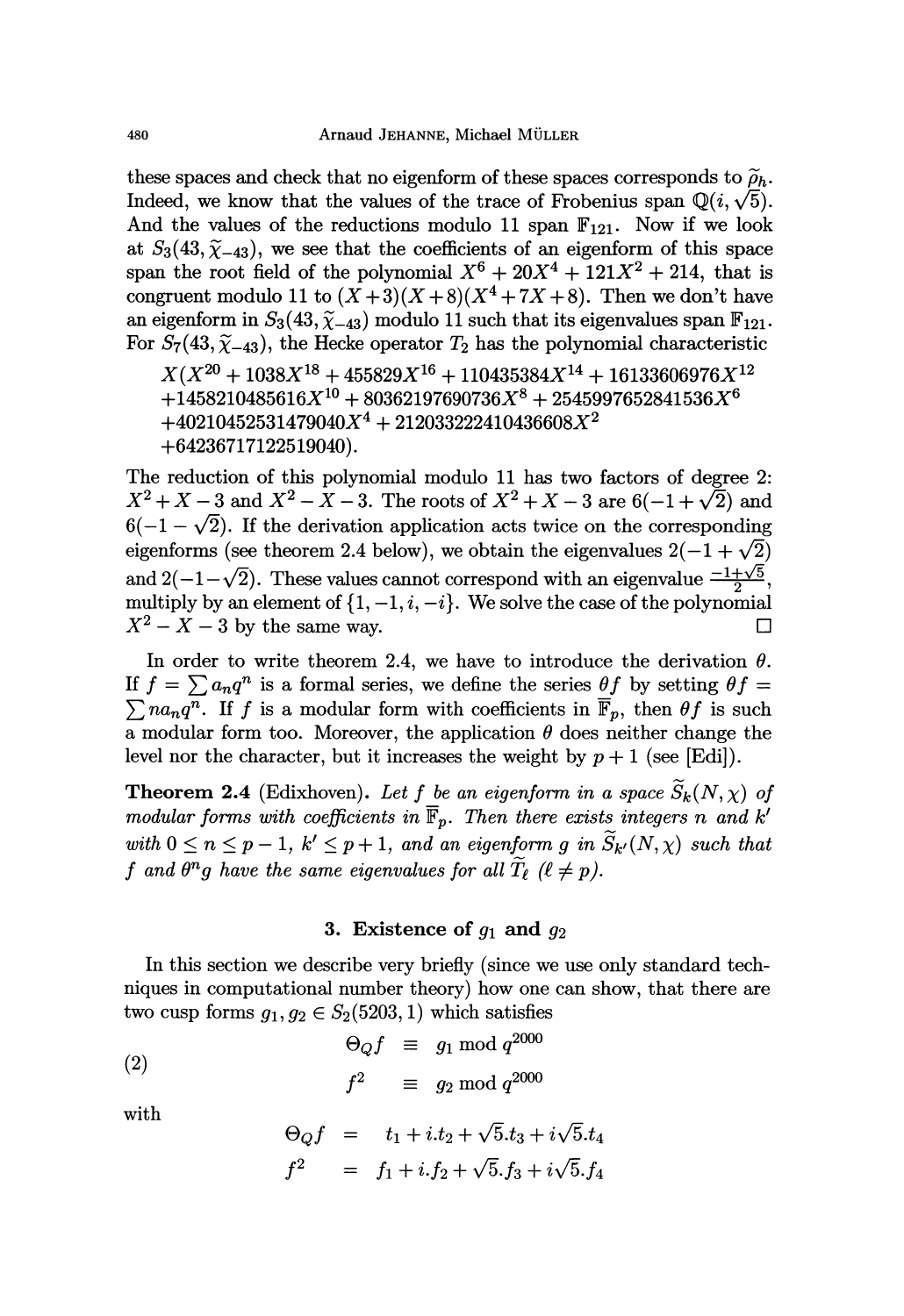with  $t_i = \sum_{n=1}^{\infty} t_{i,n} q^n$ ,  $f_i = \sum_{n=1}^{\infty} f_{i,n} q^n$  and  $t_{i,n}, f_{i,n} \in \mathbb{Q}$  for  $i \in \{1, 2, 3, 4\}$ <br>and  $n \in \mathbb{N}$  as in section 2.

The method is as follows: We compute a basis  $\{h_1, \ldots, h_g\}$  of  $S_2(5203, 1)$  with with  $\infty$ 

$$
h_m = \sum_{n=1}^{\infty} h_{m,n} q^n, \ h_{m,n} \in \mathbb{Z}, m = 1, \ldots, g
$$

(It is enough for us to compute the first 2000 coefficients of the  $q$ -expansion of the  $h_m$ ). Here  $g = \dim S_2(5203, 1) = 473$  is the dimension of the space of cusp forms of level 5203. Such a basis exists due to results of [Shi], see also [D-D-T]. To compute the basis we use the *modular symbol* method (introduced by Birch) and the explicit knowledge of the action of the Hecke algebra on the modular symbols. For a description of this method see for example [Cre] or [Mer].

The rest is linear algebra. After computing such a basis we have to check, that there exists two cuspforms  $g_1, g_2$  which satisfies 2. Let

$$
A = \begin{pmatrix} h_{m,n} \\ 2.f_{1,n} \\ \dots \\ 2.f_{4,n} \\ 2.t_{1,n} \\ \dots \\ 2.t_{4,n} \end{pmatrix} \in \text{Mat}^{481 \times 2000}(\mathbb{Z})
$$

be the matrix of the coefficients of the basis  $\{h_1, \ldots, h_g\}$  and the coefficients of the  $t_i$  and the  $f_i$ . Then one has to show that

$$
rank(A) = \dim S_2(5203, 1) = 473.
$$

(We multiply  $f_i, t_i$  by 2 to get a q-expansion with integral coefficients for  $r \leq 2000$ .) To compute the rank we reduce the matrix A modulo different prime numbers p and check that rank(A mod  $p$ ) = 473. Hadamard's inequality gives us a bound for the number of primes  $p$  that guarantee that rank $(A) = 473$  over Q (we need 380 prime numbers p with  $p > 2 \cdot 10^9$ ; it is clear that these bounds are not good, but the computation takes only 20 hours on a PII 450MHz Linux-PC, so we did not try to improve them).

#### References

- [B-K] J. BASMAJI, I. KIMING, A table of A<sub>5</sub>-fields. In [Fre2], 37–46.<br>[Buh] J. BUHLER, *Icosahedral Galois representations*. Lecture note in
- J. BUHLER, Icosahedral Galois representations. Lecture note in math. 654, Springer-Verlag (1978).
- [B-D-SB-T] K. BUZZARD, M. DICKINSON, N. SHEPHERD-BARRON, R. TAYLOR. On icosahedral Artin representations. Preprint.
- [B-S] K. BUZZARD, W. STEIN. A mod 5 approach to the modularity of icosahedral Galois representations. To appear in Pacific J. Math.